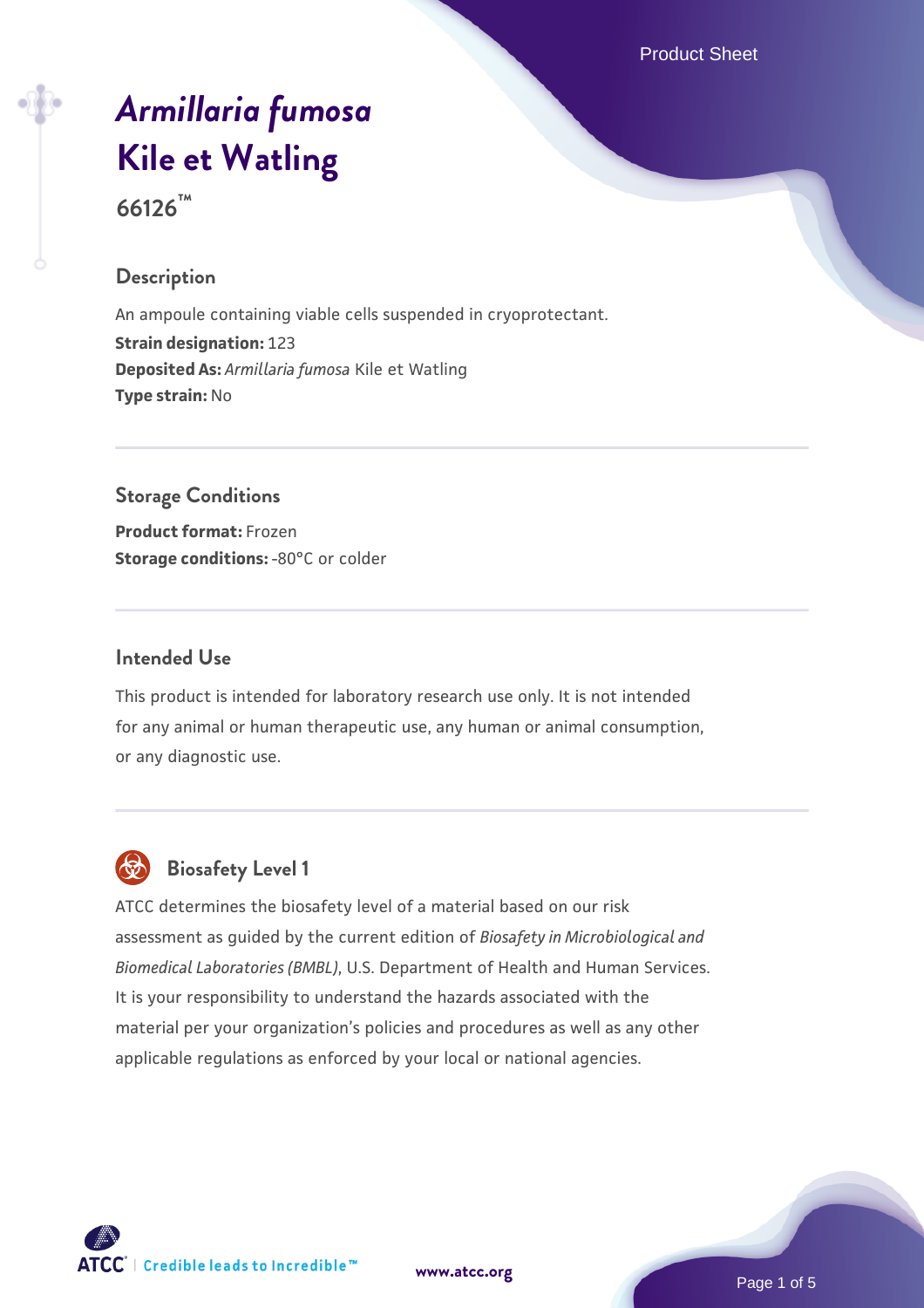ATCC highly recommends that appropriate personal protective equipment is always used when handling vials. For cultures that require storage in liquid nitrogen, it is important to note that some vials may leak when submersed in liquid nitrogen and will slowly fill with liquid nitrogen. Upon thawing, the conversion of the liquid nitrogen back to its gas phase may result in the vial exploding or blowing off its cap with dangerous force creating flying debris. Unless necessary, ATCC recommends that these cultures be stored in the vapor phase of liquid nitrogen rather than submersed in liquid nitrogen.

# **Certificate of Analysis**

For batch-specific test results, refer to the applicable certificate of analysis that can be found at www.atcc.org.

#### **Growth Conditions**

**Medium:**  [ATCC Medium 324: Malt extract agar](https://www.atcc.org/-/media/product-assets/documents/microbial-media-formulations/3/2/4/atcc-medium-324.pdf?rev=5a8b3f6dcb23452d9462ec38b36f0bb6) **Temperature:** 24°C

# **Handling Procedures**

**Frozen ampoules** packed in dry ice should either be thawed immediately or stored in liquid nitrogen. If liquid nitrogen storage facilities are not available, frozen ampoules may be stored at or below -70°C for approximately one week. **Do not under any circumstance store frozen ampoules at refrigerator freezer temperatures (generally -20°C)**. Storage of frozen material at this temperature will result in the death of the culture.

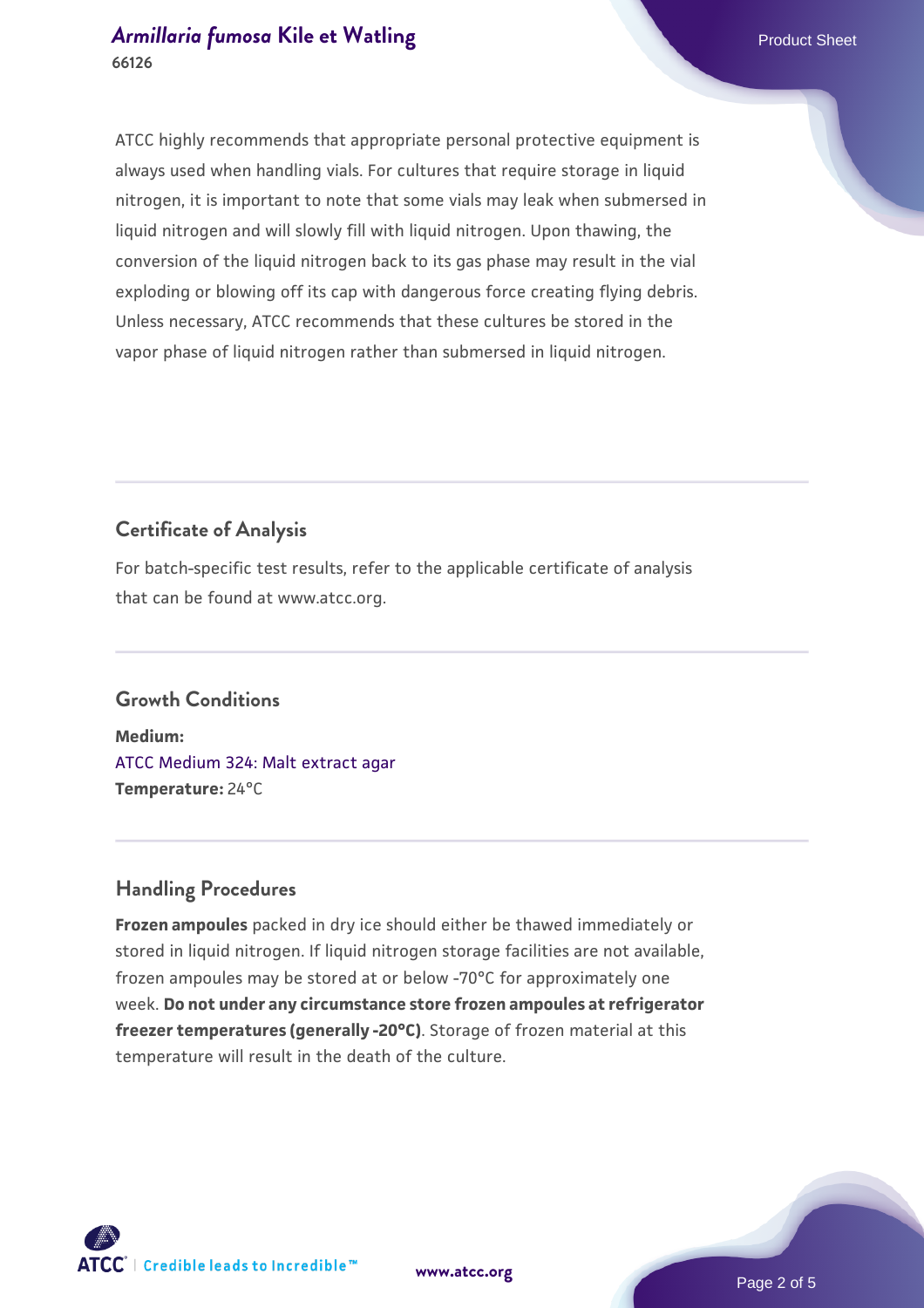- 1. To thaw a frozen ampoule, place in a **25°C to 30°C** water bath, until just thawed **(approximately 5 minutes)**. Immerse the ampoule just sufficient to cover the frozen material. Do not agitate the ampoule.
- 2. Immediately after thawing, wipe down ampoule with 70% ethanol and aseptically transfer at least 50 µL (or 2-3 agar cubes) of the content onto a plate or broth with medium recommended.
- 3. Incubate the inoculum/strain at the temperature and conditions recommended.
- 4. Inspect for growth of the inoculum/strain regularly for up to 4 weeks. The time necessary for significant growth will vary from strain to strain.

#### **Material Citation**

If use of this material results in a scientific publication, please cite the material in the following manner: *Armillaria fumosa* Kile et Watling (ATCC 66126)

#### **References**

References and other information relating to this material are available at www.atcc.org.

#### **Warranty**

The product is provided 'AS IS' and the viability of ATCC<sup>®</sup> products is warranted for 30 days from the date of shipment, provided that the customer has stored and handled the product according to the information included on the product information sheet, website, and Certificate of Analysis. For living cultures, ATCC lists the media formulation and reagents that have been found to be effective for the product. While other unspecified media and reagents may also produce satisfactory results, a change in the ATCC and/or depositor-recommended protocols may affect the

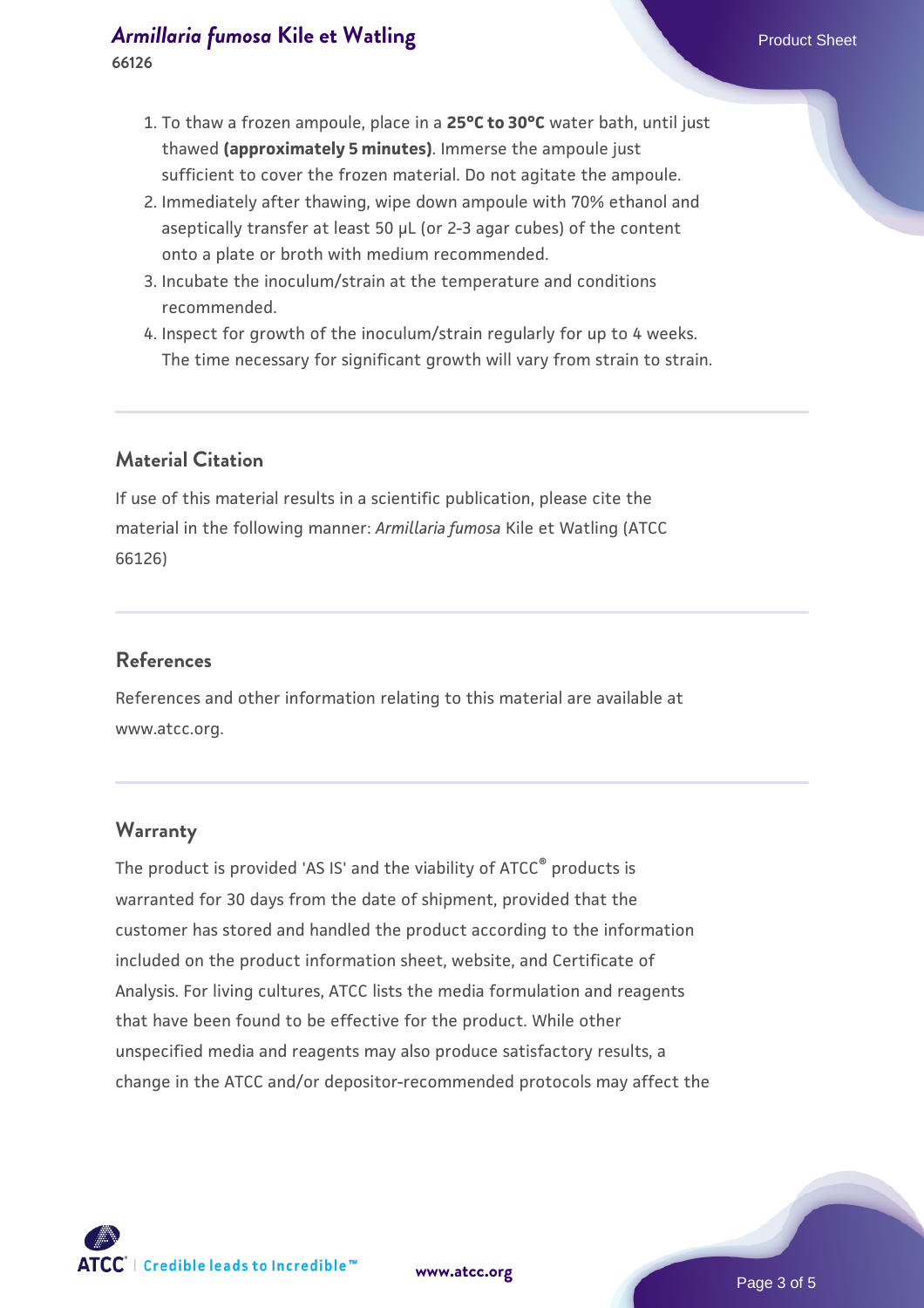recovery, growth, and/or function of the product. If an alternative medium formulation or reagent is used, the ATCC warranty for viability is no longer valid. Except as expressly set forth herein, no other warranties of any kind are provided, express or implied, including, but not limited to, any implied warranties of merchantability, fitness for a particular purpose, manufacture according to cGMP standards, typicality, safety, accuracy, and/or noninfringement.

#### **Disclaimers**

This product is intended for laboratory research use only. It is not intended for any animal or human therapeutic use, any human or animal consumption, or any diagnostic use. Any proposed commercial use is prohibited without a license from ATCC.

While ATCC uses reasonable efforts to include accurate and up-to-date information on this product sheet, ATCC makes no warranties or representations as to its accuracy. Citations from scientific literature and patents are provided for informational purposes only. ATCC does not warrant that such information has been confirmed to be accurate or complete and the customer bears the sole responsibility of confirming the accuracy and completeness of any such information.

This product is sent on the condition that the customer is responsible for and assumes all risk and responsibility in connection with the receipt, handling, storage, disposal, and use of the ATCC product including without limitation taking all appropriate safety and handling precautions to minimize health or environmental risk. As a condition of receiving the material, the customer agrees that any activity undertaken with the ATCC product and any progeny or modifications will be conducted in compliance with all applicable laws, regulations, and guidelines. This product is provided 'AS IS' with no representations or warranties whatsoever except as expressly set forth herein and in no event shall ATCC, its parents, subsidiaries, directors, officers, agents, employees, assigns, successors, and affiliates be liable for indirect, special, incidental, or consequential damages of any kind in connection with



**[www.atcc.org](http://www.atcc.org)**

Page 4 of 5